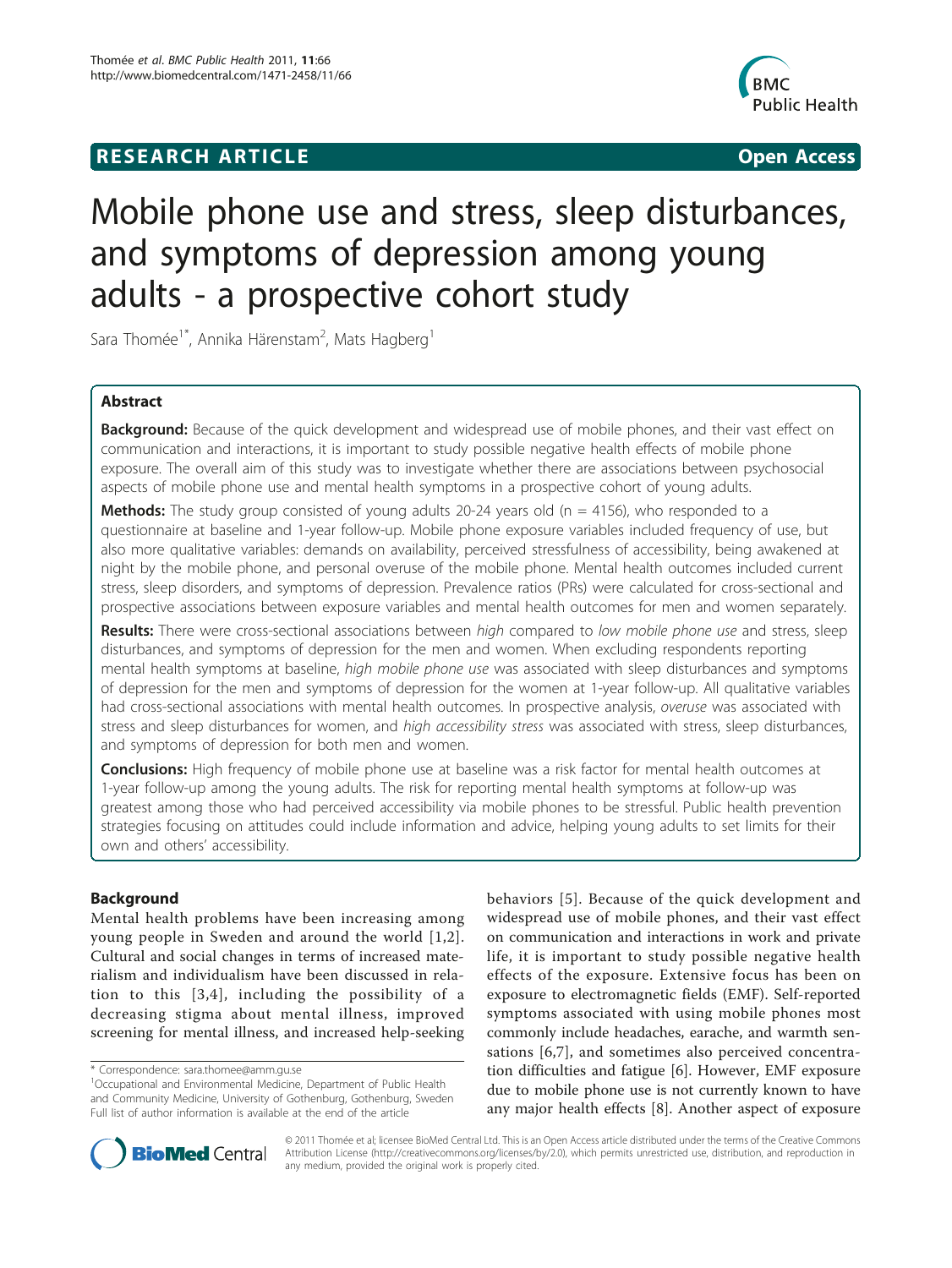is ergonomics. Musculoskeletal symptoms due to intensive texting on a mobile phone have been reported [[9](#page-10-0)], and techniques used for text entering have been studied in connection with developing musculoskeletal symptoms [[10\]](#page-10-0). However, our perspective is predominantly psychosocial.

In a previous study we found prospective associations between high information and communications technology (ICT) use, including high frequency of mobile phone use, and reported mental health symptoms among young adult college and university students [\[11](#page-10-0)], but concluded that the causal mechanisms are unclear. The study was followed by a qualitative interview study with 32 subjects with high computer or mobile phone use, who had reported mental health symptoms at 1-year follow-up. Based on the young adults' own perceptions and ideas of associations, a model of possible paths for associations between ICT use and mental health symptoms was proposed [\[12](#page-10-0)], with pathways to stress, depression, and sleep disorders via the consequences of high quantitative ICT use, negative quality of use, and user problems. Central factors appearing to explain high quantitative use were personal dependency, and demands for achievement and availability originating from domains of work, study, the social network, and the individual's own aspirations. These factors were also perceived as direct sources of stress and mental health symptoms. Consequences of high quantitative mobile phone exposure included mental overload, disturbed sleep, the feeling of never being free, role conflicts, and feelings of guilt due to inability to return all calls and messages. Furthermore, addiction or dependency was an area of concern, as was worry about possible hazards associated with exposure to electromagnetic fields. For several participants in the study, however, a major stressor was to not be available. The study concluded that there are many factors in different domains that should be taken into consideration in epidemiological studies concerning associations between ICT use and mental health symptoms [\[12](#page-10-0)].

Based on the previous studies, we wanted to focus on some aspects of mobile phone exposure other than mere quantity of use. For example, demands on being available or reachable, regardless of time and space, could be argued to be a stressor irrespective of actual frequency of use. Another key determinant may be the extent to which a person actually perceives his or her own accessibility as stressful. Furthermore, accessibility implies the possibility to be disturbed at all hours, even at nighttime. Having one's sleep interrupted repeatedly can have direct effects on recovery and health. In a study among Finnish adolescents, intensive mobile phone use was linked to poor perceived health among girls, both directly and through poor sleep and waking-

time tiredness [\[13\]](#page-10-0). Another area of concern could be addiction to the mobile phone. Intensive mobile phone use has been associated with dependency on the mobile phone [[14,15\]](#page-10-0), and problematic mobile phone use has been a focus in the literature concerning psychological aspects of mobile phone use, where criteria for substance addiction diagnoses or behavioral addictions [[16](#page-10-0),[17](#page-10-0)] have been used to define problematic use [[18](#page-10-0)-[24\]](#page-10-0) including compulsive short messaging service (SMS) use [[20\]](#page-10-0). In this context, heavy or problem mobile phone use (overuse) has been associated with somatic complaints, anxiety, and insomnia [\[21](#page-10-0)], depression [[21](#page-10-0),[24\]](#page-10-0), psychological distress [[22\]](#page-10-0), and an unhealthy lifestyle [[25\]](#page-10-0). However, possible positive effects of mobile phone use on mental health can also be hypothesized, for instance the ease of reaching someone to talk to when in need, implying access to social support. Social support buffers negative effects of stress [[26\]](#page-10-0), while low social support is a risk factor associated with mental health symptoms [\[27](#page-10-0)].

We have previously studied ICT use in relation to mental health symptoms among highly selected study groups (college and university students studying medicine and information technology) [[11,12](#page-10-0)]. Most investigations we have found on mobile phone use and mental health outcomes have been cross-sectional studies performed among mainly college students (e.g., [[15,19-23\]](#page-10-0)). It is important to examine possible associations between mobile phone use and mental health outcomes also in a more general or heterogeneous population of young adults, using a longitudinal design.

#### Aims

The overall aim of this study was to investigate whether there are associations between psychosocial aspects of mobile phone use and mental health symptoms in a prospective cohort of young adults. Specific aims were to examine whether the frequency of mobile phone use, but also more qualitative aspects of mobile phone use (demands on availability, perceived stressfulness of accessibility, being awakened at night by the mobile phone, and perceived personal overuse of the mobile phone), are associated with reported stress, symptoms of depression, and sleep disturbances. Furthermore, we wanted to examine whether frequency of mobile phone use is associated with perceived social support.

# Methods

#### Study population and data collection

The study population consisted of a cohort of young adults (Figure [1\)](#page-2-0), 20-24 years old (corresponding to the United Nations' definition of young adults [\[28\]](#page-10-0)). Ten thousand men and 10 000 women, born between 1983 and 1987, were randomly selected from the general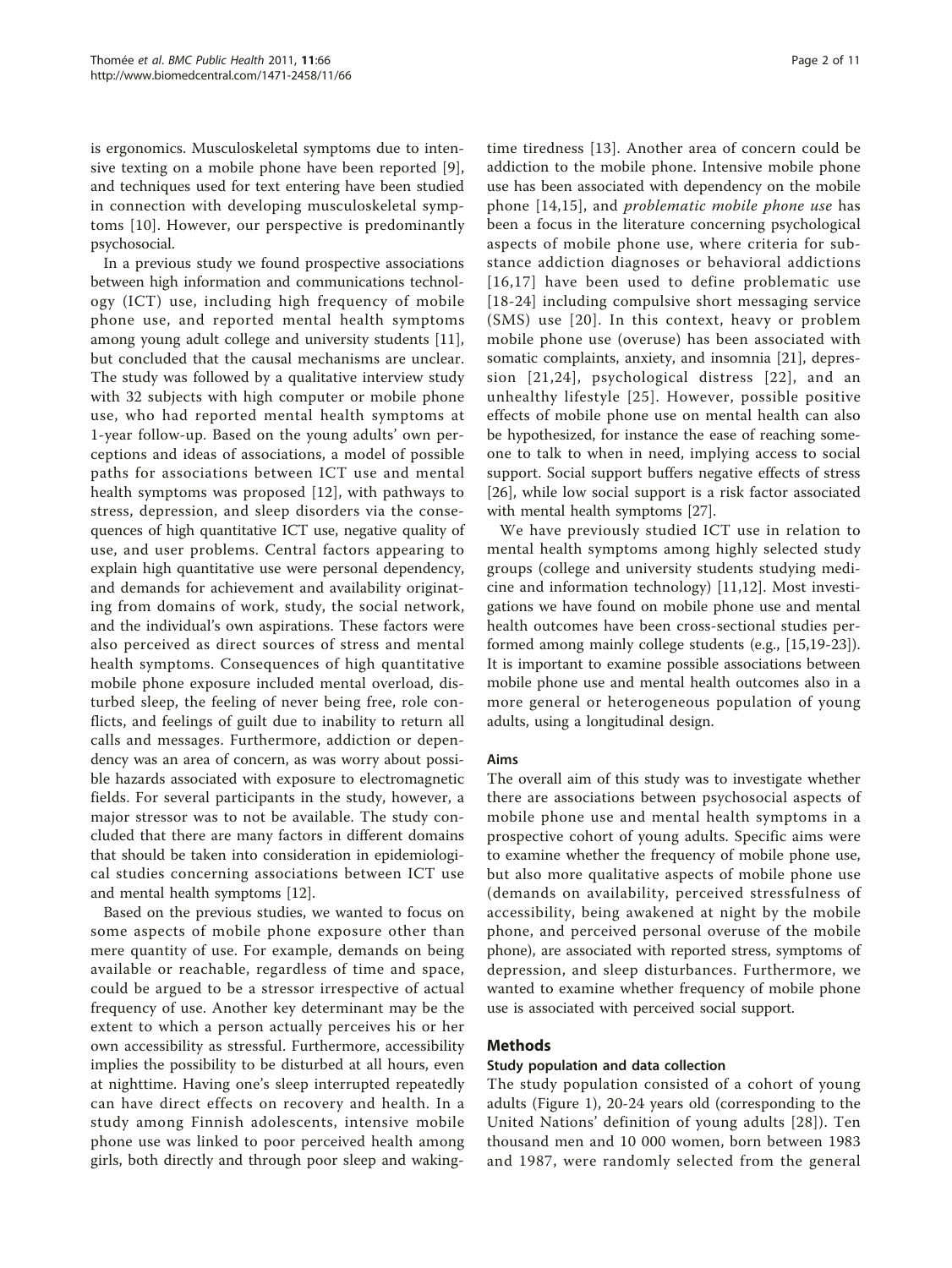<span id="page-2-0"></span>

population (from a registry held by the Swedish Tax Agency), 50% living in the County of Västra Götaland, Sweden, and 50% in the rest of the country. In October 2007, a questionnaire containing questions about health, work, and leisure-related exposure factors, background factors, and psychosocial factors was sent by post to the selected population [\[29\]](#page-10-0). Besides returning the postal questionnaire it was also possible to respond to the questionnaire via the web if desired. A lottery ticket (value approx. 1 Euro) was attached to the cover letter and could be used whether the recipient participated in the study or not. Two reminders were sent by post. The response rate at baseline was  $36\%$  (n = 7125). One year later, those respondents who had indicated that they would accept to be offered to participate in further studies (n = 5734) were invited to respond to an identical questionnaire, this time administered via the web. The data collection process was otherwise similar to that at baseline, but with the addition of a third reminder offering a paper version of the questionnaire and two cinema tickets to respondents. The response rate at follow-up was 73% ( $n = 4163$ ). After excluding those who failed to respond to both questions concerning frequency of mobile phone and SMS use at baseline, 4156 remained in the study group. All in all, non-participation and dropout from the study was 79% (Figure 1).

# Mobile phone exposure variables

Information about mobile phone exposure was collected from the baseline questionnaire. This included the average number of mobile phone calls made and received, and of

SMS messages sent and received, per day, but also more qualitative aspects of mobile phone use, including how often the respondent was awakened at night by the mobile phone, how he or she perceived demands on availability, and whether he or she perceived the accessibility via mobile phones to be stressful, as well as perceptions regarding personal overuse of the mobile phone. Responses were divided into high, medium, and low categories, based on the frequency distribution of responses, except for overuse which was categorized according to number of items confirmed. A combined quantitative mobile phone use variable was constructed by merging the variables frequency of calls and frequency of SMS messages (Spearman correlation  $r = 0.35$ , p < 0.0001). The mobile phone use variable correlated well with the original *calls* and *SMS* variables ( $r = 0.73$ ,  $p < .0001$ , and  $r = 0.84$ ,  $p < .0001$ , respectively).

Mobile phone variables, questionnaire items, response categories, and response classifications are presented in Table [1.](#page-3-0)

#### Mental health outcome variables

Information about mental health symptoms was collected from the cohort study questionnaire at baseline and at follow-up.

The outcome variable Current stress was constituted by a validated single-item stress-indicator [[30](#page-10-0)]: Stress means a situation when a person feels tense, restless, nervous, or anxious or is unable to sleep at night because his/her mind is troubled all the time. Are you currently experiencing this kind of stress? Response categories were:  $a = not$  at all,  $b = just$  a little,  $c = to$  some extent,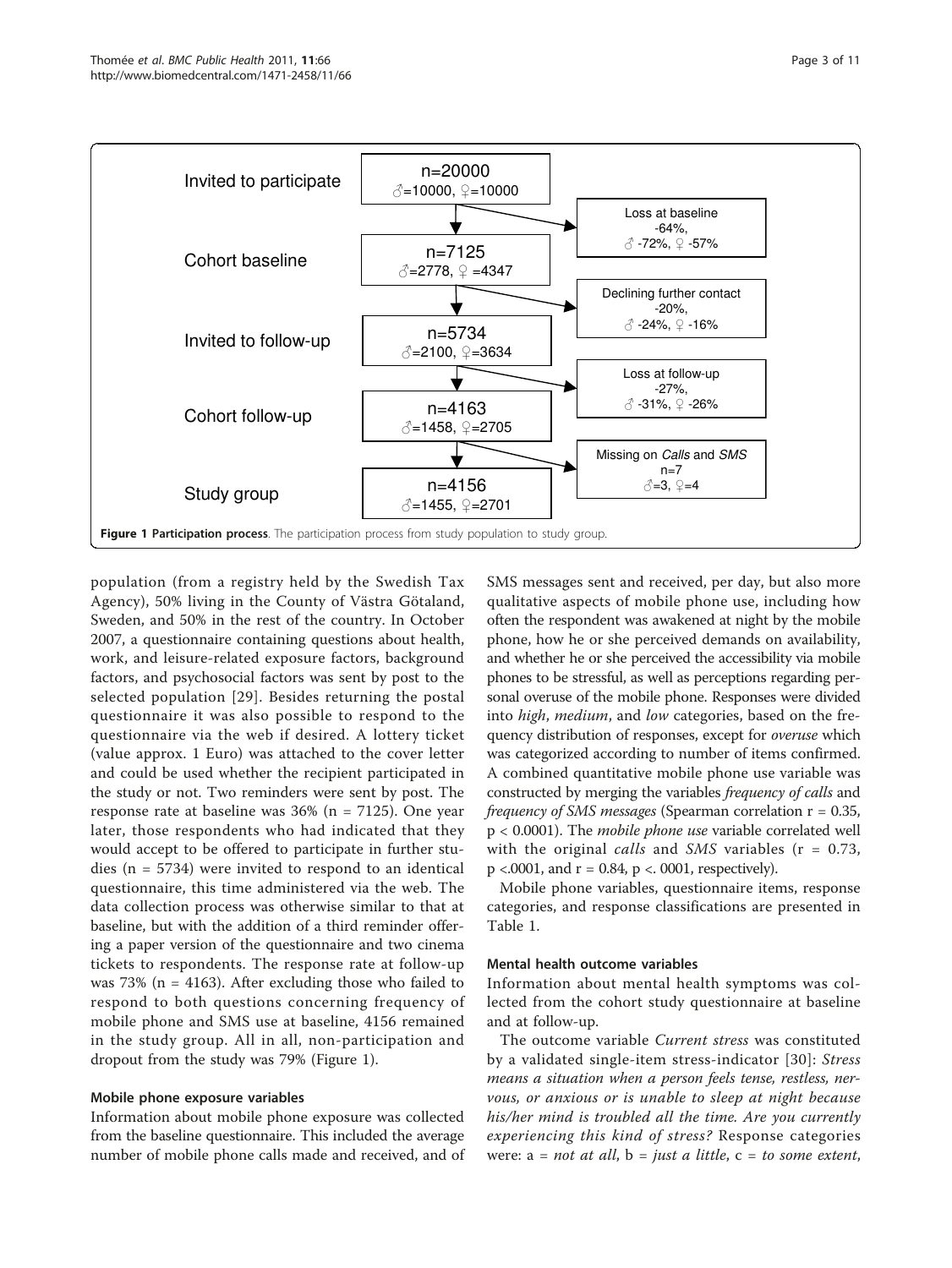#### <span id="page-3-0"></span>Table 1 Mobile phone variables at baseline

| Category | Mobile phone variables                             | Men        |                | Women      |                 |  |  |
|----------|----------------------------------------------------|------------|----------------|------------|-----------------|--|--|
|          |                                                    | $n = 1455$ |                | $n = 2701$ |                 |  |  |
|          |                                                    | Freq       | $\%$           | Freq       | $\%$            |  |  |
|          | Frequency of calls                                 |            |                |            |                 |  |  |
| Low      | 0 per day                                          | 69         | 5              | 51         | 2               |  |  |
| Low      | 1-5 per day                                        | 952        | 65             | 1946       | 72              |  |  |
| Med      | 6-10 per day                                       | 301        | 21             | 543        | 20              |  |  |
| High     | 11-20 per day                                      | 97         | $\overline{7}$ | 108        | $\overline{4}$  |  |  |
| High     | More than 20 per day                               | 36         | $\overline{2}$ | 47         | $\overline{2}$  |  |  |
|          | Frequency of SMS messages                          |            |                |            |                 |  |  |
| Low      | 0 per day                                          | 126        | 9              | 58         | $\overline{2}$  |  |  |
| Low      | 1-5 per day                                        | 906        | 62             | 1609       | 60              |  |  |
| Med      | 6-10 per day                                       | 262        | 18             | 634        | 23              |  |  |
| High     | 11-20 per day                                      | 98         | $\overline{7}$ | 259        | 10              |  |  |
| High     | More than 20 per day                               | 60         | $\overline{4}$ | 140        | 5               |  |  |
|          | Mobile phone use                                   |            |                |            |                 |  |  |
| Low      | Low Calls + Low SMS                                | 804        | 55             | 1433       | 53              |  |  |
| Med      | Low Calls + Med SMS or vice versa                  | 326        | 22             | 616        | 23              |  |  |
| High     | High Calls and/or High SMS, or Med Calls + Med SMS | 323        | 22             | 645        | 24              |  |  |
|          | Awakened at night                                  |            |                |            |                 |  |  |
| Low      | Never                                              | 600        | 41             | 989        | 37              |  |  |
| Med      | Only occasionally                                  | 657        | 45             | 1248       | 46              |  |  |
| High     | A few times per month                              | 164        | 11             | 386        | 14              |  |  |
| High     | A few times per week                               | 27         | $\overline{2}$ | 68         | 3               |  |  |
| High     | Almost every day                                   | 6          | $\overline{0}$ | 9          | $\overline{0}$  |  |  |
|          | <b>Availability demands</b>                        |            |                |            |                 |  |  |
| Low      | Never                                              | 23         | $\overline{2}$ | 12         | $\circ$         |  |  |
| Low      | Now and then, but not daily                        | 82         | 6              | 86         | $\overline{3}$  |  |  |
| Low      | Daily, but not all day                             | 278        | 19             | 828        | 31              |  |  |
| Med      | All day                                            | 680        | 47             | 1127       | 42              |  |  |
| High     | Around the clock                                   | 388        | 27             | 642        | 24              |  |  |
|          | <b>Accessibility stress</b>                        |            |                |            |                 |  |  |
| Low      | Not at all stressful                               | 892        | 61             | 1229       | 46              |  |  |
| Med      | A little bit stressful                             | 418        | 29             | 1083       | 40              |  |  |
| High     | Rather stressful                                   | 115        | 8              | 311        | 12              |  |  |
| High     | Very stressful                                     | 28         | $\overline{2}$ | 75         | 3               |  |  |
|          | Overuse                                            |            |                |            |                 |  |  |
|          | Item 1: Use too much                               | 184        | 13             | 587        | 22              |  |  |
|          | Item 2: Tried to cut down unsuccessfully           | 87         | 6              | 371        | 14              |  |  |
| Low      | No item                                            | 1199       | 84             | 1898       | 71              |  |  |
| Med      | One item                                           | 183        | 13             | 579        | 22              |  |  |
| High     | Both items                                         | 41         | 3              | 187        | $7\overline{ }$ |  |  |

Frequencies (Freq) and percentages (%) in mobile phone variables for the men and women, including categorizations into Low, Medium (Med), and High. Questionnaire items are presented in footnote<sup>1</sup>. Missing values (non-responses to items) are not accounted for, which means that the n varies for the variables. <sup>1</sup>Questionnaire items; Frequency of calls: How many mobile phone calls on average have you made and received per day (the past 30 days)?, Frequency of SMS messages: How many SMS messages on average have you sent and received per day (the past 30 days)?, Awakened at night: How often have you been awakened by the mobile phone at night (the past 30 days)?, Availability demands: To what extent are you expected by those around you to be accessible via the mobile phone?, Accessibility stress: To what extent do you perceive accessibility via mobile phones as stressful?, Overuse: 1. Do you or someone close to you think that you use the mobile phone too much?, 2. Have you tried, but failed, to cut down on your use of the mobile phone?

 $d = rather much, e = very much. The responses were$ divided into Yes (responses d-e) and No (responses a-c), based on frequency distribution while yet taking content of response categories into account.

The Sleep disturbances variable was constructed by including the most common sleep disorders (insomnia, fragmented sleep and premature awakening) into a single-item, adapted from the The Karolinska Sleep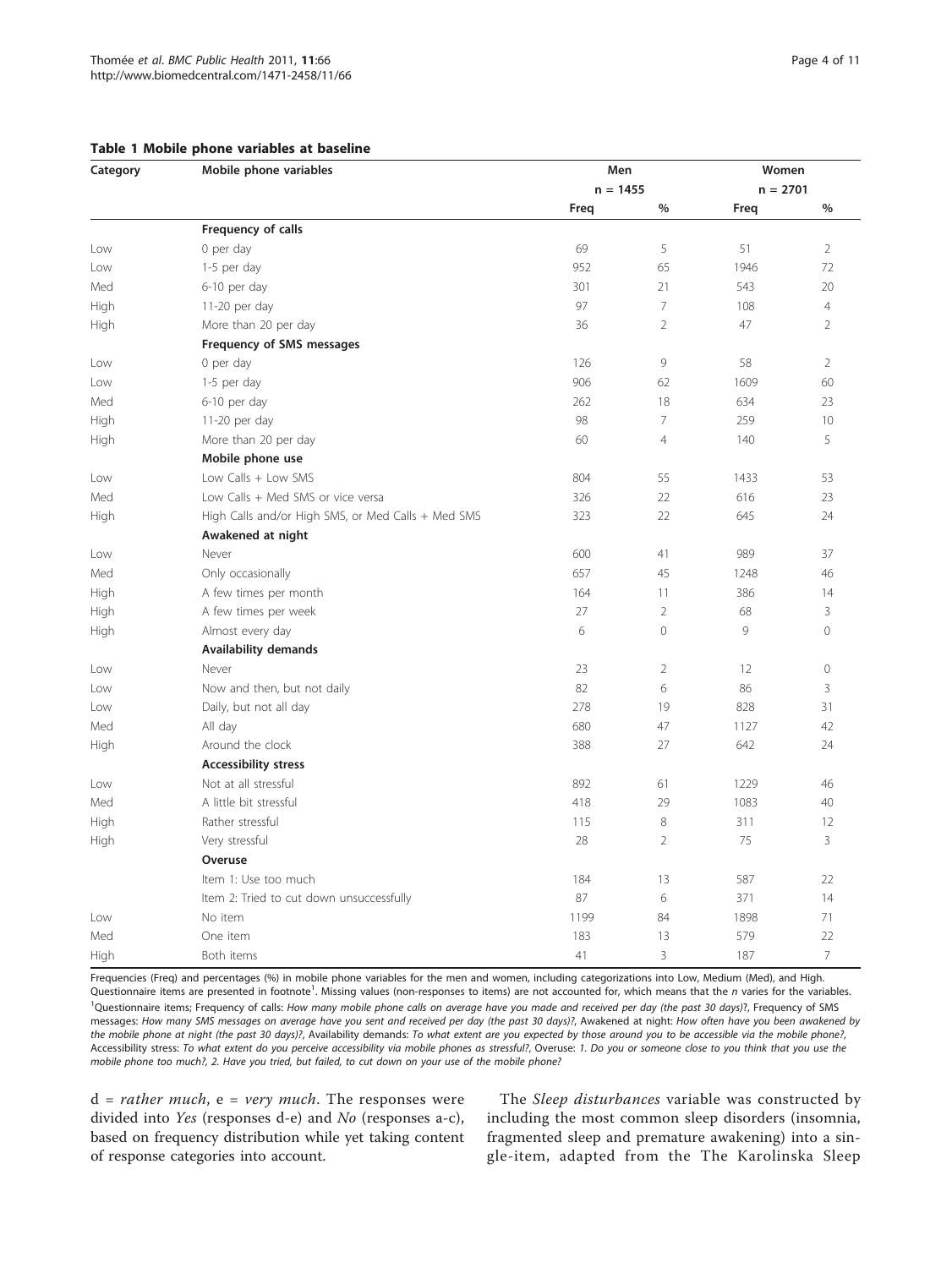Questionnaire [\[31](#page-10-0)]: How often have you had problems with your sleep these past 30 days (e.g., difficulties falling asleep, repeated awakenings, waking up too early)? Response categories were:  $a = never$ ,  $b = a$  few times per month,  $c = several times per week$ , and  $d = every day$ . The responses were divided into Yes (responses c-d) and No (responses a-b), based on clinical significance.

Symptoms of depression (one item) and symptoms of depression (two items) were made up by the two depressive items from the Prime-MD screening form [[32\]](#page-10-0): During the past month, have you often been bothered by: (a) little interest or pleasure in doing things? (b) feeling down, depressed, or hopeless? Response categories were Yes and No. It is proposed that it is sufficient if one of the two items is confirmed in screening to go forward with clinical assessment of mood disorder. This procedure has high sensitivity for major depression diagnosis in primary care populations [\[32,33](#page-10-0)]. In our cohort study group, approximately 50% of the men and almost 65% of the women confirmed at least one of the two depressive items, which indicates that the instrument is probably very sensitive but has low specificity in our study group. Therefore, we constructed two outcomes: Symptoms of depression (one item), in which the Yes category contained those who confirmed only one of the depressive items, and Symptoms of depression (two items), in which the Yes category contained those who confirmed both depressive items. The No category in both outcomes contained those who disclaimed the two depressive items.

#### Background factors and social support

Background factors were collected to describe the study group and to adjust for in the multivariate analysis, including: relationship status: single or in a relationship; highest completed educational level: elementary school (basic schooling for 6-16-year-olds), upper secondary school, or college or university studies; and occupation: working, studying, or other (other included being on longterm sick leave, or on parental or other leave, or being unemployed). The variable social support was based on the item: When I have problems in my private life I have access to support and help, a one-item adaptation of the social support scale in the Karasek-Theorell job content questionnaire [[34\]](#page-10-0), here relating to private life (rather than work life). Response categories were:  $a = applies$ very poorly;  $b =$  applies rather poorly;  $c =$  applies rather well;  $d = applies \, very \, well.$  The responses were categorized as low (response categories a and b), medium (response category c), and high (response category d).

#### Analysis

All analyses were performed using the statistical software package SAS, version 9.2 (SAS Institute, Cary, NC, USA). Spearman correlation analysis was used to examine associations between the mobile phone exposure variables, and between mobile phone use and social support. The Cox proportional hazard model (PHREG proc with time set to 1) was used to calculate prevalence ratios (PRs) with a 95% confidence interval (CI) for multivariate analysis of cross-sectional and prospective associations between exposure variables and mental health outcomes. The robust variance option (COVS) was used in the cross-sectional analysis to produce adequate CIs [[35,36](#page-10-0)]. The low category in each exposure variable was used as reference level. The PRs were adjusted for background factors including relationship status, educational level, and occupation at baseline. Missing values (nonresponses to items) were excluded from the analyses, which means that the  $n$  varied in the analyses. Prevalence ratios with a CI not including 1.00 (before round-off) were considered statistically significant. In the prospective analysis, subjects who reported symptoms at baseline were excluded from the analysis of the mental health outcome variable concerned. All analyses were done separately for the men and women.

The study was approved by the Regional Ethics Review Board in Gothenburg, Sweden (Reg. no. 191-05).

#### Results

#### Study group characteristics

Fifty-two percent of the men and 34% of the women were single at baseline. A majority of the respondents had completed upper secondary school, 13% of the men and 16% of the women had finished college or university studies, while 5% of the men and 6% of the women only elementary school. Fifty-one percent of the men and 41% of the women reported work as main occupation, while 40% of the men and 48% of the women studied, and 8% of the men and 12% women were categorized as other. Forty-three percent of the men and 56% of the women reported high social support, 41% of the men and 32% of the women reported medium social support, and 16% of the men and 13% of the women reported low social support.

A little more than half of the participants were categorized as having low mobile phone use (five or fewer calls and five or fewer SMS messages per day) and 22% of the men and 24% of the women as having high use (eleven or more calls or SMS messages per day) (Table [1](#page-3-0)). A massive majority reported that they were expected to be available on a daily basis and one out of four around the clock. Only a few percent found accessibility via mobile phones very stressful, while about half of the participants did not find it stressful at all. Most participants were never, or only on rare occasions, woken up by the mobile phone, and only a few reported being woken by the mobile phone on a weekly basis. Thirteen percent of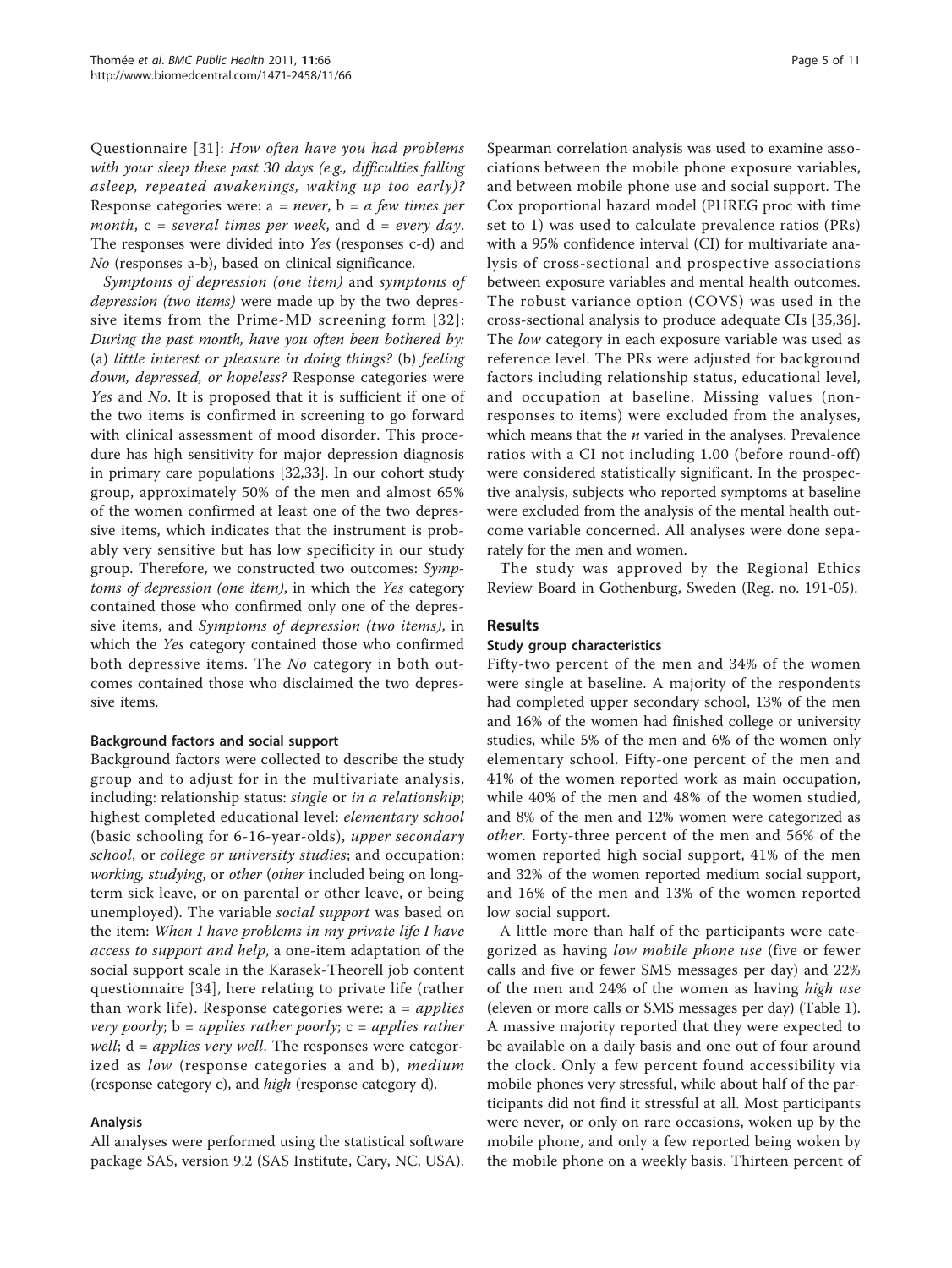the men and 22% of the women indicated that they themselves, or someone close to them, thought that they used the mobile phone too much, and 6 and 14%, respectively, had tried, but failed, to cut down on mobile phone use (Table [1](#page-3-0)).

The women reported stress almost twice as often as the men (29% compared to 16%) at baseline. Twenty-three percent of the men and 34% of the women indicated sleep disturbances. Of the men, 27% reported one and 24% two symptoms of depression, and of the women, 30% reported one and 34% two symptoms of depression. Among participants who were symptom-free at baseline (in outcome variable concerned), the prevalence at 1-year follow-up was as follows for the men and women, respectively; current stress: 10% and 19%, sleep disturbances: 15% and 20%, symptoms of depression (one item): 24% and 28%, and symptoms of depression (two items): 12% and 18%.

#### Drop-out analysis

The drop-out group at the initial cohort baseline consisted of more men (a difference of 17 percentage points), were somewhat younger (an age difference of <0.1 years), more often married (a difference of 1.4 percentage points), and more often foreign-born (8 percentage points), compared to the study population invited to participate [[29\]](#page-10-0). The final study group  $(n = 4156)$ consisted of almost twice as many women as men (65% vs. 35%). Compared to the initial cohort baseline (n = 7125), the study group participants were slightly less often single (40% compared to 42%), had a slightly higher educational level (with 15% compared to 14% having college or university level education, and 5% compared to 7% having completed only elementary school), and were less often working (44% compared to 48%) and more often studying (45% compared to 41%) at baseline. The level of mobile phone use was slightly lower in the study group; 54% were categorized as low mobile phone users compared to 51% in the initial cohort baseline, while 23% compared to 26% were categorized as frequent (high) mobile phone users.

# Associations between the mobile phone variables at baseline

The frequency of mobile phone use variable had low positive correlations with all of the more qualitative mobile phone variables using Spearman correlation analysis (see Table [2\)](#page-6-0). Furthermore, there were low positive (or little if any) associations between most qualitative mobile phone variables, and no association between availability demands and accessibility stress.

#### Mobile phone use and social support

Frequency of mobile phone use had little if any association with perceived access to social support for the men

 $(r = 0.08, p < 0.01)$  and no association for the women  $(r = -0.01, p = 0.48).$ 

# Cross-sectional associations between mobile phone variables and mental health outcomes at baseline

There were positive associations between high compared to low mobile phone use and current stress, sleep disturbances, and symptoms of depression (two items) for both the men and the women, after adjusting for relationship status, educational level, and present occupation (Table [3\)](#page-7-0). Among the more qualitative mobile phone variables, availability demands was associated with current stress and symptoms of depression (two items) for the men and with all mental health outcomes for the women. Being awakened at night was associated with current stress, sleep disturbances, and symptoms of depression (one and two items) for the men and women. For the men, overuse was associated with current stress, sleep disturbances, and symptoms of depression (two items), and for the women, overuse was associated with all mental health outcomes. The strongest associations (highest PRs) were found for accessibility stress in relation to the mental health outcomes. For the men, accessibility stress was associated with current stress and symptoms of depression (one and two items), and for the women, accessibility stress was associated with all mental health outcomes.

In all cross-sectional analyses, the high category of the exposure variables generated a higher or equivalent PR compared to the medium category, indicating a doseresponse relationship between the exposure variables and mental health outcomes, though not all associations were statistically significant. All but three PRs (77/80) were greater than 1.0.

## Prospective associations between mobile phone variables at baseline and mental health outcomes at 1-year follow-up

When excluding participants reporting symptoms at baseline from the analysis of the outcome variable concerned, high compared to low mobile phone use at baseline was associated with reported sleep disturbances and symptoms of depression (one item) in the men (PR 1.8, CI 1.21-2.69 and PR 1.7, CI 1.14-2.46, respectively) and symptoms of depression (two items) in the women (PR 1.5, CI 1.02-2.24), at 1-year follow-up (Table [4](#page-8-0)).

There were no clear associations between *availability* demands or being awakened at night and the mental health outcomes. For women, medium overuse was associated with current stress and high and medium overuse was associated with sleep disturbances. High accessibility stress was associated with current stress, sleep disturbances, and symptoms of depression (two items) for both the men and the women. In the majority of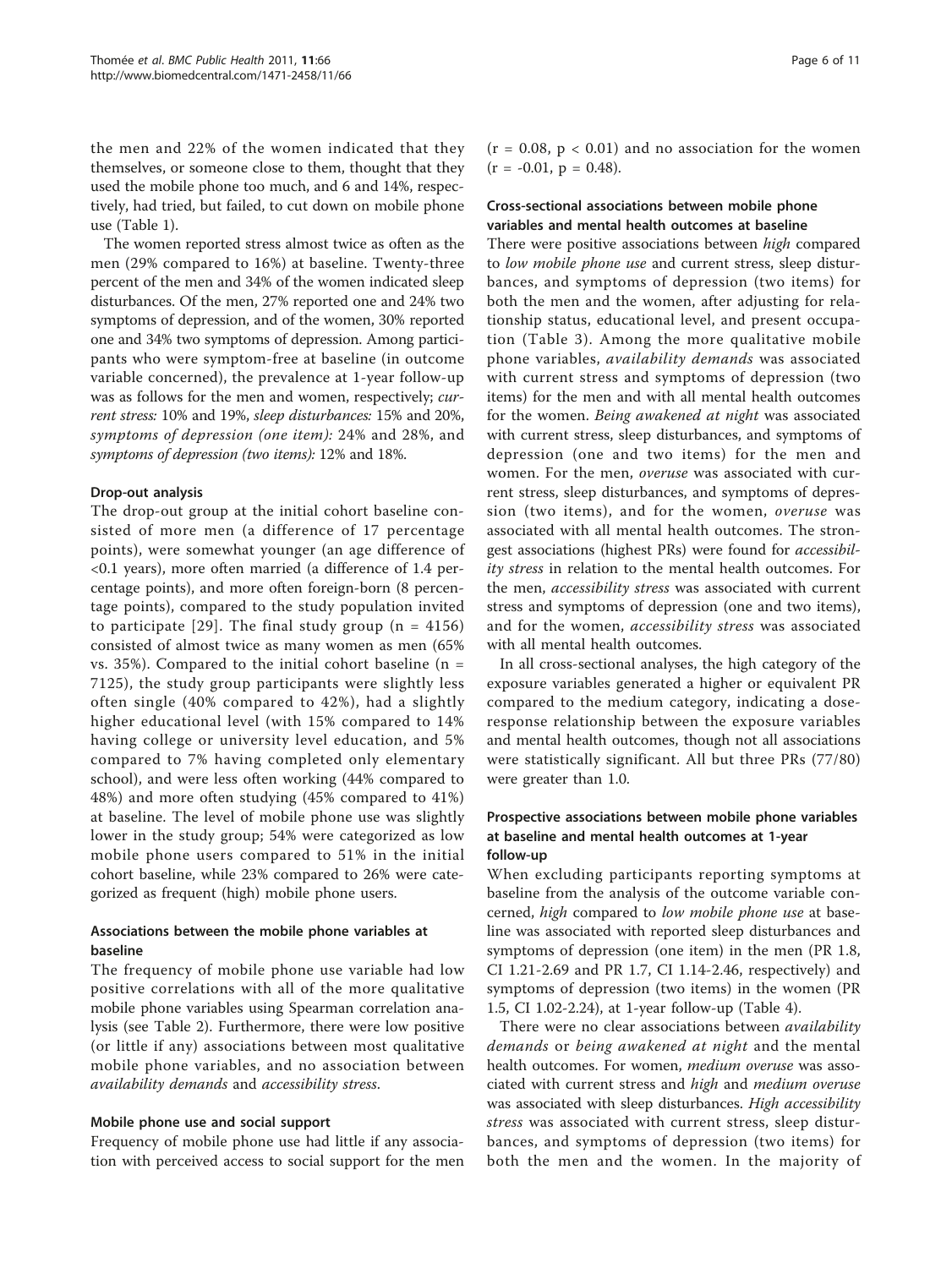|                             | Awakened at night           | Availability demands              | <b>Accessibility stress</b> | Overuse                     |
|-----------------------------|-----------------------------|-----------------------------------|-----------------------------|-----------------------------|
|                             | Men/Women                   | Men/Women                         | Men/Women                   | Men/Women                   |
| Mobile phone use            | $0.31^{\circ}/0.32^{\circ}$ | $0.24^{\text{a}}/0.23^{\text{a}}$ | $0.09^{\rm b}/0.10^{\rm a}$ | $0.24^{\circ}/0.30^{\circ}$ |
| Awakened at night           |                             | $0.28^{\rm a}/0.28^{\rm a}$       | $0.07^{\circ}/0.09^{\circ}$ | $0.14^{\circ}/0.21^{\circ}$ |
| Availability demands        |                             |                                   | $-0.002$ ns/0.03 ns         | $0.10^{\rm a}/0.11^{\rm a}$ |
| <b>Accessibility stress</b> |                             |                                   |                             | $0.20^{\rm a}/0.22^{\rm a}$ |

<span id="page-6-0"></span>Table 2 Correlations between the mobile phone exposure variables at baseline

Spearman correlation coefficients for the men (n = 1455) and women (n = 2701). All correlations are statistically significant (<sup>a</sup>p < 0.001, <sup>b</sup>p < 0.01, <sup>c</sup>p < 0.05) unless indicated as non-significant (ns).

analyses (32/40), the high category of the exposure variable generated a higher PR compared to the medium category.

#### **Discussion**

Frequent mobile phone use was associated with current stress, sleep disturbances, and symptoms of depression among the young adult men and women in crosssectional analysis. Prospective analysis indicated that high frequency of mobile phone use could be a risk factor (or marker) for developing sleep disturbances in the men, and symptoms of depression in both the men and women, at 1-year follow-up. The pattern of PRs larger than 1.0 was rather consistent (though not all statistically significant), suggesting a robustness of results, and there was even an indication towards a dose-response relationship between exposure and mental health outcomes (if looking only at PRs). It should be noted that the "high" category of mobile phone use in our study does not reflect an extreme part of the population, since almost 25% of the study group belonged to this category. The use of the Cox regression procedure for estimating PRs gives wider than adequate CIs [[35](#page-10-0)], which was corrected for in the cross-sectional analysis by adding the robust variance option. However, in the prospective analysis the CIs are still conservative. The results are further supported by the finding of prospective associations between high frequency of mobile phone use and mental health outcomes in our previous study among young adult university students [[11](#page-10-0)].

The majority of the young adults reported that they were expected to be reachable via the mobile phone all day or around the clock. One could expect that this would feel compelling and perhaps even stressful, but most respondents did not consider the accessibility to be stressful, and there was no association between the two variables. Yet, expected availability around the clock was associated with most mental health outcomes in cross-sectional analysis (no clear prospective associations). The risk for reporting mental health symptoms at follow-up was greatest among those respondents who had indicated that they perceived the accessibility to be rather or very stressful, and in cross-sectional analysis, it

was even sufficient to consider the accessibility to be just *a little stressful* for higher prevalence of mental health outcomes. The over-all low associations between the mobile phone variables suggest that availability demands and accessibility stress not necessarily coincide with actual frequency of use.

Reports in the media claim nightly disturbances by mobile phone calls or messages to be a menace for today's adolescents. This may be the case among younger persons, but was not as obvious in our group of young adults, with only few being woken up regularly. However, there were cross-sectional associations between being awakened a few times or more during the past month and all mental health outcomes (no clear prospective effect).

It has been suggested that mobile phone use enhances social support [[12,37\]](#page-10-0), but, in our study, high frequency of use had little or no association with perceived access to social support in private life.

Quite a few participants reported subjective overuse which could indicate possible addiction to the mobile phone or its functions. Addictions can consist of excessive behaviors of all types, and some factors can be argued to be present in all types of addictions (e.g., salience, tolerance, withdrawal, conflict, and relapse) [[17](#page-10-0)]. The most common symptom of problem mobile phone use among adolescents in a study by Yen et al [[24\]](#page-10-0) was "withdrawal symptoms without cellular phone use". Furthermore, impulsivity, especially urgency, has been related to mobile phone dependency, and feeling compelled to provide for needs as soon as possible has been suggested to increase the likelihood of using the mobile phone in a destructive way, for example when prohibited [[15](#page-10-0)]. There is also the risk for addiction through gambling on mobile phones [[23\]](#page-10-0), which could be detrimental since the mobile phone enables gambling without time or space restrictions.

#### Methodological considerations

We know little about what time span may be relevant when assessing possible effects of the exposure on mental health, and whether concurrent, short-term, or long-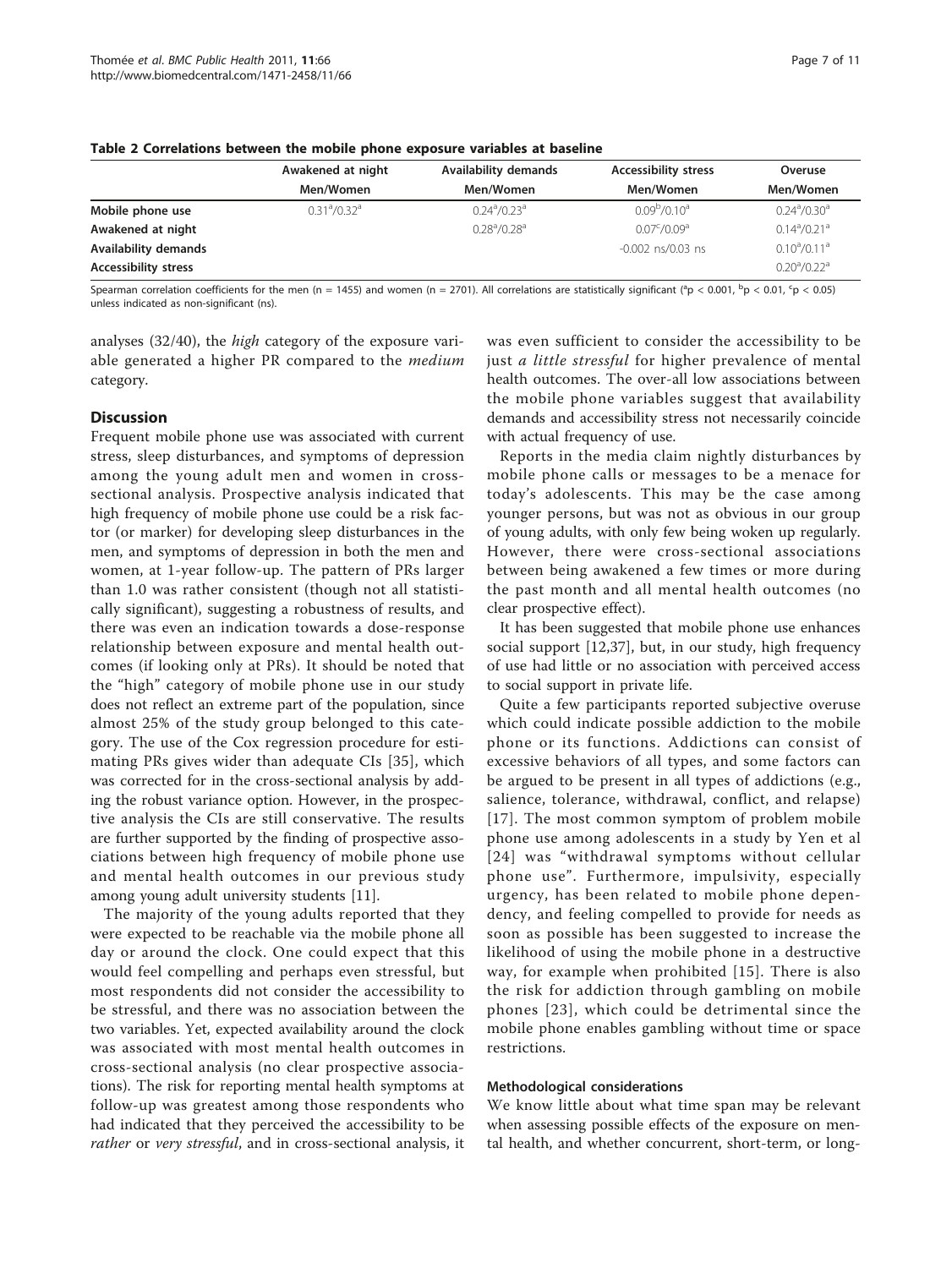<span id="page-7-0"></span>Table 3 Associations between mobile phone variables and mental health outcomes at baseline for men (n = 1455) and women (n = 2701)

|            |                             |      | <b>CURRENT STRESS</b> |          |               |      | <b>SLEEP DISTURBANCES</b> |     |               | SYMPTOMS OF DEPRESSION<br>One item |           |     |               | SYMPTOMS OF DEPRESSION<br>Two items |           |     |               |
|------------|-----------------------------|------|-----------------------|----------|---------------|------|---------------------------|-----|---------------|------------------------------------|-----------|-----|---------------|-------------------------------------|-----------|-----|---------------|
|            |                             | n    | Prev %                | PR       | 95% CI        | n    | Prev %                    | PR  | 95% CI        | n                                  | Prev % PR |     | 95% CI        | n                                   | Prev % PR |     | 95% CI        |
|            | Mobile phone use            |      |                       |          |               |      |                           |     |               |                                    |           |     |               |                                     |           |     |               |
| Men        | High                        | 295  | 23                    | 1.9      | $1.42 - 2.54$ | 294  | 33                        | 1.7 | 1.40-2.19     | 208                                | 37        | 1.2 | $0.94 - 1.46$ | 215                                 | 39        | 1.3 | $1.02 - 1.58$ |
|            | Medium                      | 309  | 16                    | 1.3      | $0.98 - 1.84$ | 309  | 21                        | 1.1 | $0.87 - 1.47$ | 235                                | 39        | 1.2 | 1.00-1.48     | 216                                 | 34        | 1.1 | $0.90 - 1.43$ |
|            | l ow                        | 749  | 13                    | 1.0      |               | 746  | 20                        | 1.0 |               | 573                                | 34        | 1.0 |               | 551                                 | 31        | 1.0 |               |
| Women High |                             | 570  | 32                    |          | 1.2 1.07-1.45 | 566  | 43                        | 1.4 | 1.21-1.56     | 351                                | 51        | 1.2 | 1.04-1.35     | 384                                 | 55        | 1.2 | 1.06-1.34     |
|            | Medium                      | 559  | 31                    | 1.2      | 1.06-1.44     | 554  | 34                        | 1.1 | $0.98 - 1.31$ | 366                                | 45        | 1.1 | $0.93 - 1.22$ | 390                                 | 49        | 1.1 | $0.98 - 1.26$ |
|            | l ow                        | 1304 | 26                    | 1.0      |               | 1300 | 30                        | 1.0 |               | 898                                | 42        | 1.0 |               | 916                                 | 44        | 1.0 |               |
|            | <b>Availability demands</b> |      |                       |          |               |      |                           |     |               |                                    |           |     |               |                                     |           |     |               |
| Men        | High                        | 360  |                       | $18$ 1.5 | 1.04-2.15     | 359  | 27                        | 1.3 | $0.96 - 1.64$ | 251                                | 35        | 1.0 | $0.76 - 1.20$ | 267                                 | 39        | 1.3 | 1.00-1.64     |
|            | Medium                      | 634  |                       | $17$ 1.5 | 1.04-2.02     | 631  | 21                        | 1.1 | $0.82 - 1.36$ | 485                                | 34        | 0.9 | $0.74 - 1.09$ | 468                                 | 31        | 1.1 | $0.86 - 1.38$ |
|            | Low                         | 357  | 12                    | 1.0      |               | 357  | 21                        | 1.0 |               | 280                                | 39        | 1.0 |               | 245                                 | 30        | 1.0 |               |
| Women High |                             | 586  | 33                    | 1.3      | 1.14-1.57     | 583  | 41                        |     | 1.4 1.21-1.61 | 356                                | 47        | 1.2 | $0.99 - 1.33$ | 413                                 | 54        |     | 1.3 1.10-1.43 |
|            | Medium                      | 1006 | 28                    | 1.1      | $0.95 - 1.29$ | 999  | 34                        |     | 1.2 1.03-1.36 | 667                                | 47        |     | 1.2 1.02-1.31 | 683                                 | 49        |     | 1.2 1.02-1.31 |
|            | Low                         | 841  | 25                    | 1.0      |               | 838  | 28                        | 1.0 |               | 591                                | 41        | 1.0 |               | 594                                 | 41        | 1.0 |               |
|            | Awakened at night           |      |                       |          |               |      |                           |     |               |                                    |           |     |               |                                     |           |     |               |
| Men        | High                        | 182  | 24                    | 1.8      | 1.29-2.51     | 182  | 35                        | 1.9 | 1.44-2.43     | 117                                | 44        | 1.3 | $1.05 - 1.72$ | 129                                 | 49        | 1.6 | 1.27-2.03     |
|            | Medium                      | 613  | 16                    | 1.2      | $0.90 - 1.58$ | 610  | 23                        |     | 1.3 1.04-1.64 | 465                                | 36        | 1.1 | $0.93 - 1.33$ | 441                                 | 32        | 1.1 | $0.92 - 1.37$ |
|            | Low                         | 560  | 13                    | 1.0      |               | 559  | 18                        | 1.0 |               | 436                                | 33        | 1.0 |               | 413                                 | 29        | 1.0 |               |
| Women High |                             | 417  | 36                    | 1.5      | 1.24-1.75     | 413  | 44                        | 1.4 | 1.24-1.67     | 234                                | 51        | 1.1 | $0.98 - 1.34$ | 294                                 | 61        |     | 1.4 1.26-1.65 |
|            | Medium 1118                 |      | 29                    | 1.2      | 1.04-1.40     | 1111 | 33                        | 1.1 | $0.97 - 1.26$ | 735                                | 44        | 1.0 | $0.90 - 1.14$ | 786                                 | 48        |     | 1.2 1.03-1.32 |
|            | Low                         | 901  | 24                    | 1.0      |               | 900  | 30                        | 1.0 |               | 646                                | 44        | 1.0 |               | 614                                 | 41        | 1.0 |               |
|            | <b>Accessibility stress</b> |      |                       |          |               |      |                           |     |               |                                    |           |     |               |                                     |           |     |               |
| Men        | High                        | 131  | 39                    |          | 3.5 2.58-4.64 | 131  | 27                        | 1.3 | $0.98 - 1.81$ | 71                                 | 54        |     | 1.8 1.42-2.31 | 91                                  | 64        |     | 2.4 1.96-2.94 |
|            | Medium                      | 387  | 18                    | 1.6      | $1.21 - 2.14$ | 385  | 25                        | 1.2 | $0.99 - 1.53$ | 287                                | 41        |     | 1.3 1.12-1.60 | 268                                 | 37        |     | 1.4 1.20-1.67 |
|            | Low                         | 835  | 11                    | 1.0      |               | 833  | 21                        | 1.0 |               | 658                                | 31        | 1.0 |               | 623                                 | 27        | 1.0 |               |
| Women High |                             | 345  | 49                    | 2.5      | 2.13-2.94     | 345  | 47                        |     | 1.6 1.39-1.85 | 199                                | 59        |     | 1.4 1.24-1.65 | 224                                 | 64        |     | 1.7 1.46-1.90 |
|            | Medium                      | 986  | 31                    | 1.6      | 1.38-1.87     | 978  | 34                        |     | 1.2 1.03-1.32 | 610                                | 44        | 1.1 | $0.94 - 1.20$ | 707                                 | 52        |     | 1.4 1.22-1.54 |
|            | Low                         | 1104 | 20                    | 1.0      |               | 1100 | 29                        | 1.0 |               | 807                                | 42        | 1.0 |               | 761                                 | 38        | 1.0 |               |
| Overuse    |                             |      |                       |          |               |      |                           |     |               |                                    |           |     |               |                                     |           |     |               |
| Men        | High                        | 38   | 32                    | 2.1      | 1.30-3.50     | 38   | 37                        | 1.7 | 1.10-2.55     | 23                                 | 43        | 1.3 | $0.83 - 2.15$ | 28                                  | 54        |     | 1.7 1.18-2.41 |
|            | Medium                      | 170  | 17                    | 1.2      | $0.81 - 1.67$ | 170  | 23                        | 1.1 | $0.79 - 1.43$ | 117                                | 38        | 1.1 | $0.87 - 1.44$ | 126                                 | 42        |     | 1.4 1.10-1.72 |
|            | Low                         | 1120 | 15                    | 1.0      |               | 1116 | 22                        | 1.0 |               | 856                                | 35        | 1.0 |               | 809                                 | 31        | 1.0 |               |
| Women High |                             | 165  | 41                    | 1.6      | 1.31-1.96     | 164  | 41                        |     | 1.3 1.10-1.61 | 93                                 | 54        | 1.3 | 1.04-1.55     | 114                                 | 62        |     | 1.4 1.23-1.67 |
|            | Medium                      | 526  | 33                    | 1.3      | 1.09-1.46     | 522  | 38                        | 1.2 | 1.04-1.35     | 328                                | 52        | 1.2 | 1.06-1.36     | 355                                 | 55        |     | 1.2 1.10-1.38 |
|            | Low                         | 1716 | 26                    | 1.0      |               | 1709 | 32                        | 1.0 |               | 1179                               | 42        | 1.0 |               | 1204                                | 44        | 1.0 |               |

Prevalence (prev %) of mental health symptoms in each exposure category is shown. The prevalence ratios (PRs) with 95% confidence intervals (CIs) were adjusted for relationship status, educational level, and occupation. Missing values (non-responses to items) were excluded from the analyses, which means that the n varied in the analyses. Prevalence ratios with a CI not including 1.00 (before round-off) are given in bold.

term exposure and effects are of interest. We have data from baseline and follow-up after 1 year, making it possible only to perform either cross-sectional analysis (so that causal inferences cannot be made) or prospective analysis with a 1-year latency period that could be considered rather long. The exposure during the latency period is not known, and the same applies to the mental health outcomes, concerning symptoms that are common in the population and that could appear and disappear in the latency period. Consequently, it is difficult to

draw clear inferences about the effect of the exposure on the outcomes within the study design.

Using a questionnaire to collect information on exposure as well as health aspects poses several limitations. It is important to emphasize that the study concerns subjective symptom-reports and not actual mental disorders or diagnoses. The prevalence of reported depressive symptoms was alarmingly high in our study group. The suggested procedure that it is sufficient if one of the two PRIME-MD depressive items is confirmed in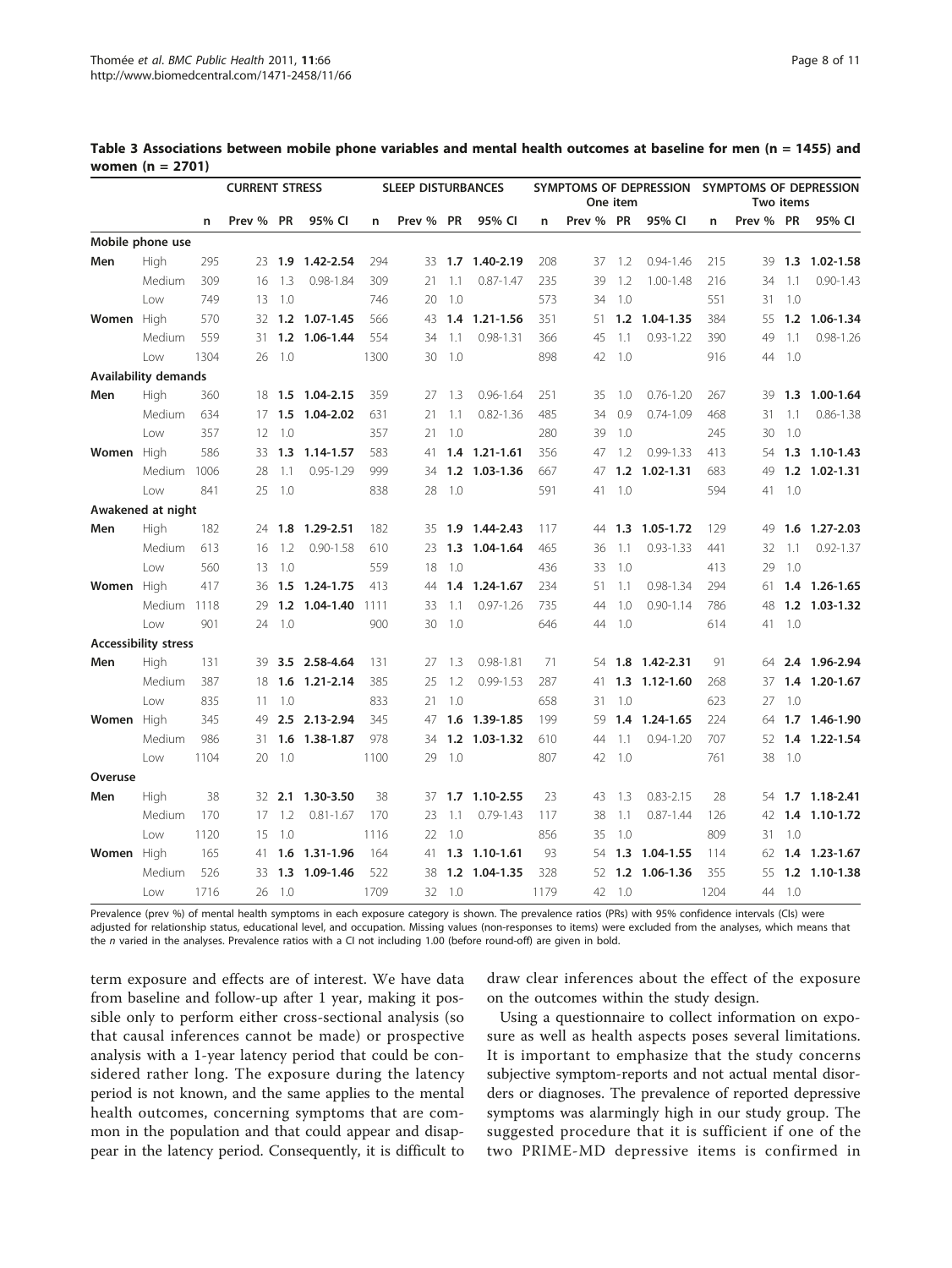<span id="page-8-0"></span>

| Table 4 Prospective associations between mobile phone variables at baseline and mental health outcomes at 1-year |  |  |
|------------------------------------------------------------------------------------------------------------------|--|--|
| follow-up                                                                                                        |  |  |

|          |                             | <b>CURRENT STRESS</b> |        |           | <b>SLEEP DISTURBANCES</b> |      |        | One item |               |     |        | SYMPTOMS OF DEPRESSION SYMPTOMS OF DEPRESSION<br>Two items |               |     |        |     |               |
|----------|-----------------------------|-----------------------|--------|-----------|---------------------------|------|--------|----------|---------------|-----|--------|------------------------------------------------------------|---------------|-----|--------|-----|---------------|
|          |                             | n                     | Prev % | <b>PR</b> | 95% CI                    | n    | Prev % | PR       | 95% CI        | n   | Prev % | <b>PR</b>                                                  | 95% CI        | n   | Prev % | PR  | 95% CI        |
|          | Mobile phone use            |                       |        |           |                           |      |        |          |               |     |        |                                                            |               |     |        |     |               |
| Men      | High                        | 227                   | 8      | 0.9       | $0.51 - 1.47$             | 193  | 21     | 1.8      | 1.21-2.69     | 120 | 38     | 1.7                                                        | 1.14-2.46     | 86  | 13     | 1.1 | $0.53 - 2.10$ |
|          | Medium                      | 258                   | 11     | 1.2       | $0.76 - 1.87$             | 243  | 17     | 1.4      | $0.98 - 2.11$ | 121 | 30     | 1.4                                                        | $0.94 - 2.10$ | 105 | 19     | 1.5 | $0.86 - 2.53$ |
|          | Low                         | 652                   | 10     | 1.0       |                           | 596  | 13     | 1.0      |               | 333 | 23     | 1.0                                                        |               | 305 | 15     | 1.0 |               |
| Women    | High                        | 389                   | 20     | 1.1       | $0.84 - 1.43$             | 323  | 24     | 1.2      | $0.91 - 1.57$ | 131 | 39     | 1.2                                                        | $0.88 - 1.69$ | 120 | 33     | 1.5 | $1.02 - 2.24$ |
|          | Medium                      | 382                   | 18     | 1.0       | $0.75 - 1.30$             | 367  | 20     | -1.1     | $0.81 - 1.40$ | 161 | 31     | 0.9                                                        | $0.68 - 1.30$ | 150 | 26     | 1.2 | $0.83 - 1.79$ |
|          | Low                         | 968                   | 19     | 1.0       |                           | 909  | 19     | 1.0      |               | 435 | 33     | 1.0                                                        |               | 370 | 22     | 1.0 |               |
|          | <b>Availability demands</b> |                       |        |           |                           |      |        |          |               |     |        |                                                            |               |     |        |     |               |
| Men      | High                        | 296                   | 14     | 1.6       | $0.97 - 2.56$             | 261  | 19     | 1.4      | $0.91 - 2.12$ | 137 | 30     | 1.2                                                        | $0.76 - 1.85$ | 120 | 20     | 1.6 | $0.88 - 3.05$ |
|          | Medium                      | 525                   | 8      | 0.9       | $0.56 - 1.44$             | 491  | 14     | 1.0      | $0.66 - 1.45$ | 285 | 26     | 1.0                                                        | $0.70 - 1.52$ | 246 | 15     | 1.1 | $0.63 - 1.96$ |
|          | Low                         | 314                   | 9      | 1.0       |                           | 280  | 15     | 1.0      |               | 152 | 26     | 1.0                                                        |               | 131 | 14     | 1.0 |               |
| Women    | High                        | 390                   | 22     | 1.3       | $0.99 - 1.76$             | 342  | 22     | 1.1      | $0.81 - 1.45$ | 146 | 32     | 0.9                                                        | $0.62 - 1.23$ | 141 | 30     | 1.4 | 0.94-2.17     |
|          | Medium                      | 722                   | 19     | 1.1       | $0.87 - 1.45$             | 655  | 20     | 1.0      | $0.79 - 1.30$ | 281 | 31     | 0.8                                                        | $0.63 - 1.12$ | 263 | 26     | 1.2 | $0.85 - 1.78$ |
|          | Low                         | 625                   | 17     | 1.0       |                           | 599  | 19     | 1.0      |               | 299 | 37     | 1.0                                                        |               | 235 | 20     | 1.0 |               |
|          | Awakened at night           |                       |        |           |                           |      |        |          |               |     |        |                                                            |               |     |        |     |               |
| Men      | High                        | 138                   | 13     | 1.4       | $0.80 - 2.42$             | 116  | 21     | 1.4      | $0.90 - 2.31$ | 57  | 32     | 1.1                                                        | $0.68 - 1.94$ | 48  | 19     | 1.4 | $0.65 - 2.86$ |
|          | Medium                      | 516                   | 10     | 1.1       | $0.71 - 1.60$             | 462  | 15     | 1.0      | $0.74 - 1.47$ | 264 | 27     | 1.0                                                        | $0.74 - 1.45$ | 225 | 15     | 1.0 | $0.63 - 1.65$ |
|          | Low                         | 485                   | 9      | 1.0       |                           | 456  | 15     | 1.0      |               | 254 | 26     | 1.0                                                        |               | 224 | 16     | 1.0 |               |
| Women    | High                        | 268                   | 22     | 1.2       | $0.86 - 1.60$             | 229  | 23     | 1.2      | $0.87 - 1.68$ | 96  | 39     | 1.2                                                        | $0.84 - 1.81$ | 78  | 24     | 1.1 | $0.62 - 1.80$ |
|          | Medium                      | 791                   | 17     | 0.9       | $0.70 - 1.12$             | 740  | 20     | 1.1      | $0.86 - 1.39$ | 324 | 33     | 1.0                                                        | $0.78 - 1.34$ | 299 | 28     | 1.3 | $0.90 - 1.77$ |
|          | Low                         | 680                   | 20     | 1.0       |                           | 630  | 19     | 1.0      |               | 307 | 33     | 1.0                                                        |               | 263 | 22     | 1.0 |               |
|          | <b>Accessibility stress</b> |                       |        |           |                           |      |        |          |               |     |        |                                                            |               |     |        |     |               |
| Men      | High                        | 80                    | 19     | 2.2       | 1.22-3.80                 | 94   | 23     | 1.7      | 1.06-2.71     | 25  | 24     | 0.9                                                        | $0.40 - 2.14$ | 27  | 30     | 2.3 | 1.06.4.98     |
|          | Medium                      | 317                   | 11     | 1.3       | $0.88 - 2.01$             | 288  | 16     | 1.2      | $0.84 - 1.69$ | 145 | 32     | 1.3                                                        | $0.89 - 1.79$ | 123 | 20     | 1.6 | $0.96 - 2.56$ |
|          | Low                         | 740                   | 9      | 1.0       |                           | 651  | 14     | 1.0      |               | 404 | 25     | 1.0                                                        |               | 347 | 13     | 1.0 |               |
| Women    | High                        | 176                   | 32     |           | 2.2 1.61-3.00             | 181  | 27     | 1.5      | 1.10-2.14     | 54  | 43     | 1.3                                                        | $0.82 - 2.03$ | 58  | 47     | 2.4 | 1.50-3.68     |
|          | Medium                      | 677                   | 21     | 1.5       | 1.15-1.85                 | 645  | 21     | 1.2      | $0.96 - 1.54$ | 280 | 35     | 1.1                                                        | $0.84 - 1.42$ | 241 | 24     | 1.2 | $0.82 - 1.63$ |
|          | Low                         | 885                   | 15     | 1.0       |                           | 773  | 18     | 1.0      |               | 393 | 32     | 1.0                                                        |               | 341 | 21     | 1.0 |               |
| Over-use |                             |                       |        |           |                           |      |        |          |               |     |        |                                                            |               |     |        |     |               |
| Men      | High                        | 26                    | 12     | 1.2       | $0.36 - 3.71$             | 23   | 22     | 1.4      | 0.58.3.49     | 11  | 54     | 1.9                                                        | $0.82 - 4.45$ | 7   | 29     | 2.0 | $0.48 - 8.43$ |
|          | Medium                      | 141                   | 13     | 1.3       | $0.79 - 2.18$             | 129  | 13     | 0.9      | $0.52 - 1.43$ | 67  | 28     | 1.1                                                        | $0.68 - 1.80$ | 53  | 9      | 0.6 | $0.25 - 1.55$ |
|          | Low                         | 953                   | 10     | 1.0       |                           | 866  | 16     | 1.0      |               | 484 | 26     | 1.0                                                        |               | 428 | 16     | 1.0 |               |
| Women    | High                        | 98                    | 21     | 1.3       | $0.80 - 1.97$             | 94   | 32     | 1.8      | 1.21-2.62     | 35  | 29     | 0.9                                                        | $0.46 - 1.63$ | 33  | 24     | 1.1 | $0.51 - 2.16$ |
|          | Medium                      | 353                   | 24     | 1.4       | 1.08-1.79                 | 323  | 24     | 1.4      | 1.06-1.78     | 125 | 40     | 1.2                                                        | $0.89 - 1.66$ | 109 | 31     | 1.4 | $0.92 - 2.00$ |
|          | Low                         | 1269                  | 17     | 1.0       |                           | 1163 | 18     | - 1.0    |               | 560 | 33     | 1.0                                                        |               | 491 | 23     | 1.0 |               |

Participants who reported symptoms at baseline were excluded from prospective analysis of mental health outcome concerned. Study group n in prospective analysis was for Current stress: 1222 men and 1913 women, Sleep disturbances: 1107 men and 1762 women, Symptoms of depression (one item): 617 men and 791 women, and Symptoms of depression (two items): 534 men and 692 women. Prevalence (prev %) of mental health symptoms at 1-year follow-up in each exposure category is shown. The prevalence ratios (PRs) with 95% confidence intervals (CIs) were adjusted for relationship status, educational level and occupation. Missing values (non-responses to items) were excluded from the analyses, which means that the n varied in the analyses. Prevalence ratios with a CI not including 1.00 are given in bold.

screening for depression [[32,33\]](#page-10-0) proposes that about 20% of the study group would be clinically depressed (positive predictive value of 33% [[33\]](#page-10-0)). The prevalence of depression is most likely lower in our population than in primary care populations as, for example, the 1-month prevalence of depression among Finnish young adults (20-24 years of age) was 9.6% [[38](#page-10-0)]. Hence, the instrument seems too sensitive for our population, and we chose to analyze one-item and two-item responses as separate outcomes, with the expectation that the twoitem outcome has higher specificity than the suggested procedure.

Recall bias and recall difficulties are most certainly present in the study, with, for example, difficulties to correctly specify the average number of calls and messages sent and received per day over the past month.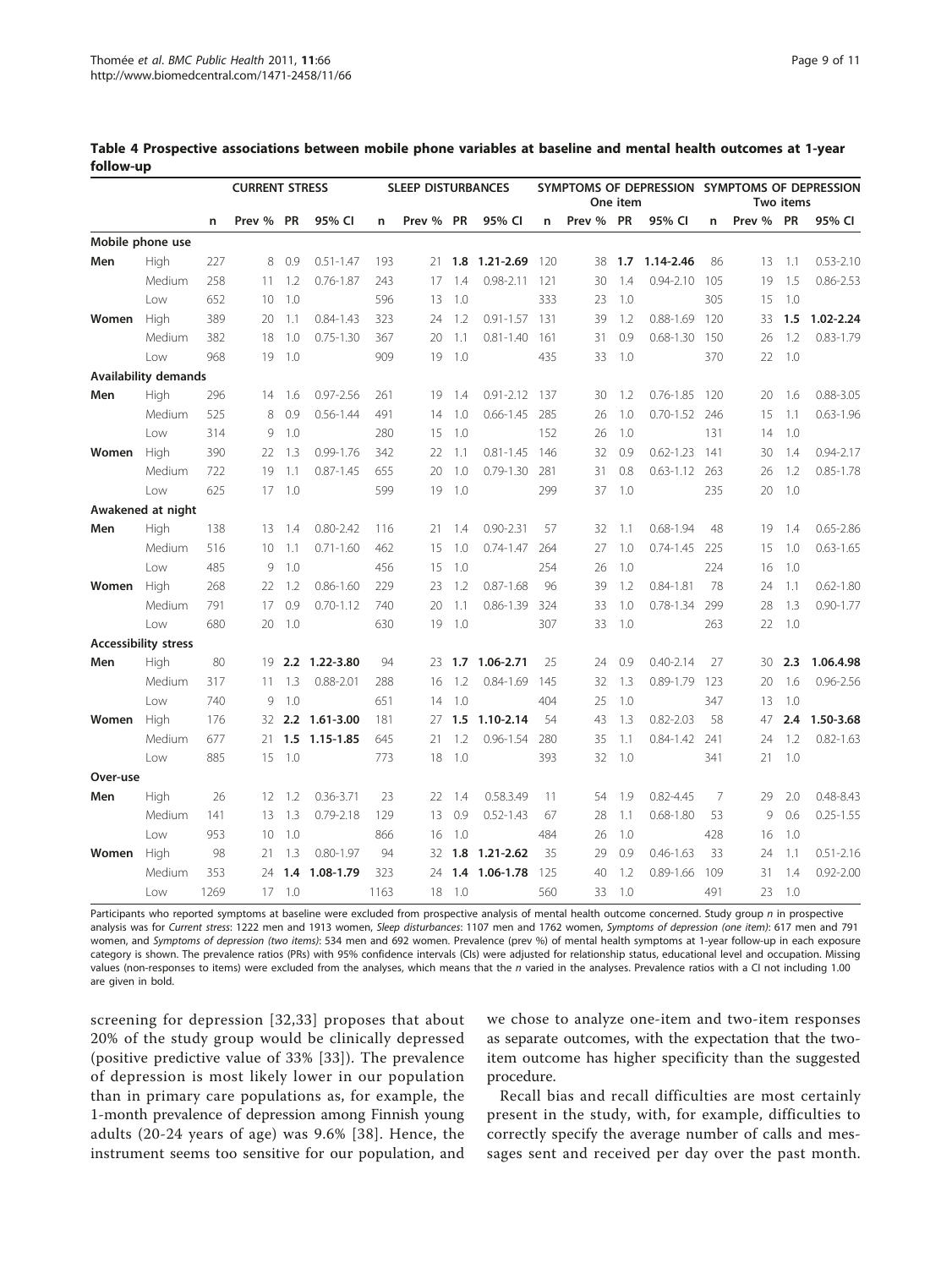Furthermore, when merging calls and SMS messages into one variable (mobile phone use) we lose information about specific exposure. Also, while the high and low categories are distinct from each other, the medium category overlaps to some extent with the high and low categories, which means that, in some instances, individuals in the medium category may in fact have had a higher exposure (number of calls and SMS messages) than some individuals in the high category, or lower than some in the low category. There is a risk that misclassifications obscure results.

We have limited our study to psychosocial aspects of mobile phone use. Possible biophysical pathways due to exposure to electromagnetic fields have not been considered. Furthermore, there might be factors, e.g. individual factors or personality traits, not accounted for in our study, which co-varies with exposure variables and are "true" pathways to mental health problems. This could particularly be the case concerning accessibility stress which had no association with availability demands and low association with actual frequency of use, but yet seemed to be the greatest risk factor among the mobile phone variables for developing mental health symptoms.

The study suffered from a high drop-out rate, which is fairly common when performing studies via questionnaires in the general population. The young adult population is probably especially difficult to recruit because more often than in another age group, their life situation undergoes drastic changes, including moving more often and therefore being more difficult to reach. The drop-out analysis shows that especially women and native-born Swedes are overrepresented in the data. Earlier studies, e.g. [[13,14,21\]](#page-10-0), have indicated gender differences in mobile phone usage, therefore gender-specific analyses were performed. However, the results of the analyses were strikingly similar for men and women in the present study. There is probably a healthy participant selection bias, and there is also an indication of bias towards lower mobile phone exposure, which could affect results in cross-sectional analyses but should have less influence in the prospective analyses. Even though the study group is more representative in comparison to studies among only college and university students, caution must be used when generalizing the results to the general population of young adults.

#### Implications

The place of mobile phones as a technology distinct from landline phones on the one hand, and from computers on the other, is declining, as mobile phones increasingly are taking the place of stationary phones and at the same time are approaching computers in function. Therefore, defining the exposure becomes difficult as technology and possible uses are developing and changing rather swiftly. The use of mobile phones puts high demands on the individual's own capacity to set limits for use and accessibility. Norms on how to use mobile phones are set in interaction with others. If a young person thinks that "all others" are available at all times, he/she might feel stress if not available. Attitudes are probably an important factor to focus in prevention strategies. This could include information to children, adolescents, and young adults about the importance of sleep and recovery, and the advice to set limits for accessibility (i.e., turn off the phone) at certain times such as at nighttime, when needing to focus or rest, or when others need to focus or rest. Furthermore, shifts in attitude could also include limiting your demands and expectations on others' availability, i.e., not expecting others to be available at all times. In our study, a clear risk factor for reporting mental health symptoms was to perceive the accessibility offered by mobile phones as stressful. Thus, actually perceiving something as a "problem" could indicate a more general problem, and could serve as a warning signal for taking measures to preclude constant accessibility and overuse.

#### Conclusions

There were cross-sectional and prospective associations between mobile phone variables and mental health outcomes among the young adults. High frequency of mobile phone use at baseline was a risk factor for reporting sleep disturbances and symptoms of depression for the men and symptoms of depression for the women at 1-year follow-up. The risk for reporting mental health symptoms at follow-up was greatest among those who had reported that they perceived the accessibility via mobile phones to be stressful. Public health prevention strategies focusing on attitudes could include information and advice, helping young adults to set limits for their own and others' accessibility by mobile phone.

#### Acknowledgements

The study was funded by the Swedish Council for Working Life and Social Research.

#### Author details

<sup>1</sup>Occupational and Environmental Medicine, Department of Public Health and Community Medicine, University of Gothenburg, Gothenburg, Sweden. 2 Department of Work Science, University of Gothenburg, Gothenburg, Sweden.

#### Authors' contributions

ST, AH, and MH designed the study. ST performed the data analysis and wrote the manuscript. AH and MH supervised the data analysis, and discussed and contributed to the manuscript. All authors have read and approved the final manuscript.

#### Competing interests

The authors declare that they have no competing interests.